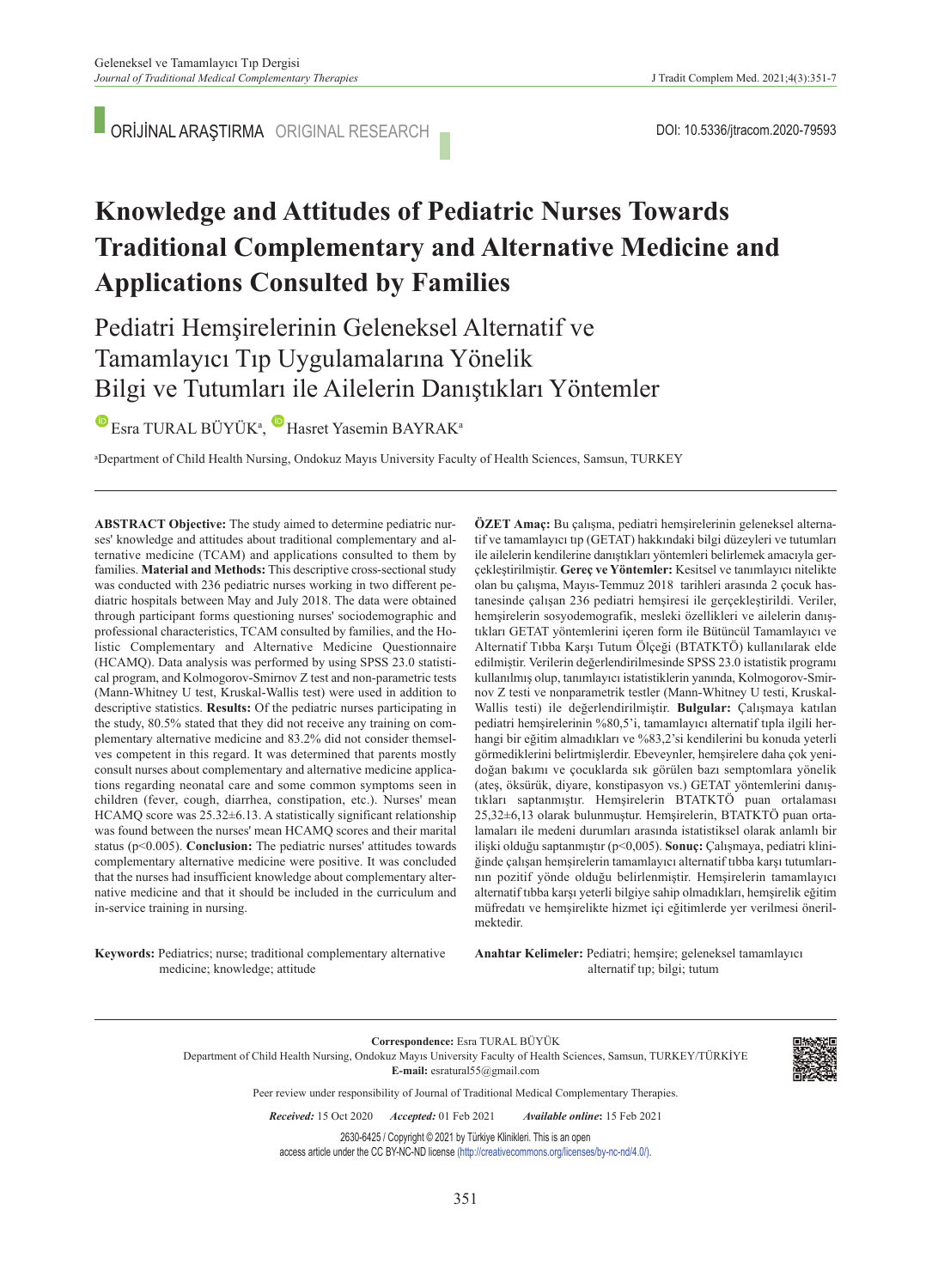Esra TURAL BÜYÜK et al. J Tradit Complem Med. 2021;4(3):351-7

Traditional and complementary medicine is the sum total of the knowledge, skill, and practices based on the theories, beliefs, and experiences indigenous to different cultures, whether explicable or not, used in the maintenance of health as well as in the prevention, diagnosis, improvement or treatment of physical and mental illness.<sup>1</sup> Complementary and alternative medicine (CAM) has gained popularity among patients and their families after its legal recognition with the publishing of "Regulation on Traditional and Complementary Medicine Practices" in Turkey on October 27, 2014.<sup>2</sup> Available studies show that parents frequently use traditional CAM applications without the advice or supervision of a physician and hide it from healthcare professionals.<sup>3-5</sup> Although use of CAM is common among patients, it has been observed that most nurses do not interrogate patients in this regard and avoid informing the family about these applications.<sup>6,7</sup> Children are more likely to be affected and harmed by CAM applications than adults. Children are particularly more prone to adverse effects due to the variability of the content of herbal medicines, the amount taken per kilogram of body weight and their insufficiently developed capacity to metabolize the substance taken[.5,8,9](#page-6-0) As health care professionals, nurses can easily identify patients' health care requirements and practices as they communicate face-to-face with sick/healthy individuals[.10](#page-6-0) Therefore, it is important to determine knowledge levels and attitudes of pediatric nurses, who are most in contact with children and parents, regarding these methods so as to recognize incorrect CAM practices that may adversely affect the health of the child, and to inform and provide consultation to children and parents[.7,9,11](#page-6-0) Reviewing the literature, there was a limited number of studies investigating pediatric nurses' knowledge and attitudes towards CAM and the applications consulted by families.<sup>7,11,12</sup> For this reason, the present study aimed to determine pediatric nurses' knowledge and attitudes about traditional CAM and the applications families consult them about.

# **MATERIAL AND METHODS**

#### RESEARCH TYpE

The research was designed as a cross-sectional, descriptive and correlational study.

### pOpuLATION AND SAMpLE

Research population: 252 pediatric nurses from two hospitals in the northern region of Turkey constituted the population of the study. No sample selection was made, and the study was completed with 236 nurses and 93.6% of the population was reached.

#### DATA COLLECTION

Research data were collected from pediatric clinics between May and July 2018. The data were collected by the researcher through face-to-face interviews during working hours in the nursing rooms for 15 minutes.

#### DATA COLLECTION TOOLS

Research data were collected through a questionnaire form created by the researchers upon scanning the literature.<sup>9,13</sup> The form included a total of 14 questions investigating nurses' socio-demographic characteristics (age, gender, marital status, educational status, etc.), occupational characteristics (duration of work, pediatric units, position), knowledge about traditional complementary and alternative medicine (TCAM) applications, previous training, perceived knowledge, opinion about the reasons why parents use TCAM, TCAM applications consulted by parents, and experience of the side effects of these applications in their professional life.

### THE HOLISTIC COMpLEMENTARY AND ALTERNATIvE MEDICINE QuESTIONNAIRE

It was developed by Hyland et al. in 2003. The Turkish validity and reliability study was performed by Erci in 2003. The Cronbach alpha, which is the reliability coefficient of the scale, is 0.72. The questionnaire has two subscales: CAM and holistic health (HH). It is a Likert type scale consisting of 11 questions. The minimum and maximum scores range from 11 to 66. Higher scores indicate negative attitudes towards complementary and alternative medicine.<sup>13,14</sup> In this study, the Cronbach's alpha value of the Holistic Complementary Medicine Questionnaire (HCAMQ) and the validity and reliability of the Holistic Complementary and Alternative Medicine questionnaire was 0.68, whereas the validity and reliability of the HH subscale was 0.72, and the valid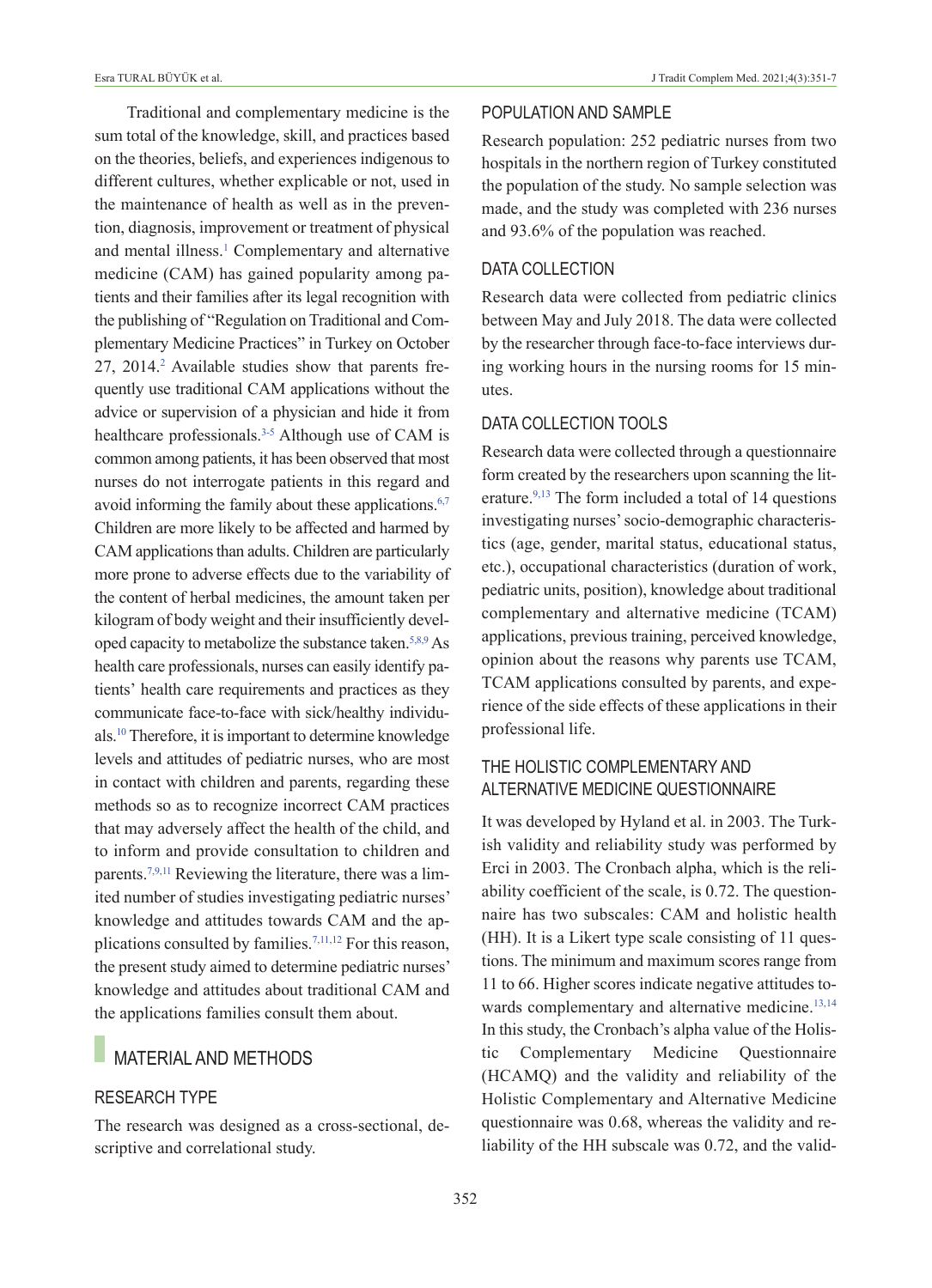ity and reliability of the alternative medicine subscale was 0.54. Permission was obtained via e-mail for the questionnaire to be used in the study.

#### ETHICAL CONSIDERATIONS

Prior to the study, ethical approval was obtained from the Clinical Researches Ethics Committee of Ondokuz Mayıs University (Decision No. B.30.2.ODM. 0.20.08/1592-1667) and institutional permission was obtained from the hospitals where the study was conducted. The purpose of the study was explained to the nurses and written consent was obtained from all participants. Permission was obtained from relevant authors via e-mail for the scales used in the study. The study was conducted in accordance with the Helsinki Declaration principles.

**Data Analysis:** The data were analyzed by using the SPSS 16.00 (Statistical Package for the Social Sciences) package software. The independent t-test and the one-way ANOVA test were used to compare the quantitative data and normally distributed parameters in addition to descriptive statistics for evaluating the data on the knowledge and attitudes of pediatric nurses about holistic complementary alternative medicine.

# RESULTS

The mean age of the participant pediatric nurses was 35.00±1.42 years, 95.3% were female and 79.2% were married. Of the nurses, 57.6% had bachelor's degree, 30.9% had professional experience of twentyone years or more, 54.3% worked in the pediatric unit and 93.2% worked as clinical nurses [\(Table 1\)](#page-2-0).

Of the nurses, 80.5% reported not receiving any training about CAM and 83.2% did not consider themselves at a competent level to provide information about CAM [\(Table 2\)](#page-2-1).

When asked about which CAM methods they were familiar with,  $63.1\%$  said massage,  $41.1\%$  spa, 39.4% cupping, 33.1% acupuncture, 28% ozone therapy, 27.1% music therapy, 26.7% leech therapy, 22% phytotherapy, 16.1% religious practices, 15.7% yoga and meditation, and 13.1% hypnosis. The applications that parents consult with nurses about were as follows: Making the forties (89%), wearing yellow to

<span id="page-2-0"></span>

| <b>TABLE 1:</b> Nurses' socio-demographic and professional char-<br>acteristics (n=236). |                          |            |  |  |
|------------------------------------------------------------------------------------------|--------------------------|------------|--|--|
| Age (Mean±SD) (Minimum-Maximum): 35.00±1.42 (18-56)<br>n (%)                             |                          |            |  |  |
| Gender                                                                                   | Female                   | 225(95.3)  |  |  |
|                                                                                          | Male                     | 11 $(4.7)$ |  |  |
| Marital status                                                                           | Married                  | 187 (89.2) |  |  |
|                                                                                          | Single                   | 49 (20.8)  |  |  |
| Educational background                                                                   | High school              | 14(5.9)    |  |  |
|                                                                                          | Associate degree         | 69 (29.2)  |  |  |
|                                                                                          | Bachelor's degree        | 136 (57.6) |  |  |
|                                                                                          | Master's degree          | 17(7.2)    |  |  |
| Professional experience                                                                  | 1-5 years                | 43 (18.2)  |  |  |
|                                                                                          | 6-10 years               | 51(21.6)   |  |  |
|                                                                                          | $11-15$ years            | 34 (14.4)  |  |  |
|                                                                                          | 16-20 years              | 35(14.8)   |  |  |
|                                                                                          | 21 years and above       | 73 (30.9)  |  |  |
| Unit                                                                                     | Pediatrics               | 128 (54.3) |  |  |
|                                                                                          | Neonatal intensive care  | 65(27.5)   |  |  |
|                                                                                          | Pediatric emergency      | 33(14.0)   |  |  |
|                                                                                          | Pediatric intensive care | 10(4.2)    |  |  |
| Position                                                                                 | Supervisor               | 15(6.4)    |  |  |
|                                                                                          | Clinical nurse           | 220 (93.2) |  |  |

SD: Standard deviation.

<span id="page-2-1"></span>

| <b>TABLE 2:</b> Nurses' opinions on traditional complementary and<br>alternative medicine. |                |            |  |
|--------------------------------------------------------------------------------------------|----------------|------------|--|
|                                                                                            |                | $n$ (%)    |  |
| Previous training on TCAM                                                                  | Yes            | 57 (24.2)  |  |
|                                                                                            | <b>No</b>      | 179 (75.8) |  |
| Perceived knowledge about CAM                                                              | Yes            | 34 (14.4)  |  |
|                                                                                            | No             | 202 (85.6) |  |
| Experience of the side effects of TCAM                                                     | Yes            | 27(11.4)   |  |
| applications in professional life                                                          | <b>No</b>      | 209 (88.6) |  |
| Opinions on legal regulations about TCAM                                                   | Finds positive | 145 (61.4) |  |
|                                                                                            | Finds negative | 19(8.1)    |  |
|                                                                                            | No idea        | 72 (30.5)  |  |

CAM: Complementary and alternative medicine;

TCAM: Traditional complementary and alternative medicine.

relieve jaundice (94.9%), using vinegared water to reduce high fever (76.3%), herbs to increase breast milk (97.5%), certain foods for diarrhea (98.3%), drinking olive oil for constipation (97.9%), certain foods and herbs to relieve cough (94.9%), applying olive oil for rash (99.2%), eating raw meat and chewed bread for trauma (99.2%) and applying toothpaste and olive oil for burns (97.9%). According to the nurses, the reasons why parents used CAM were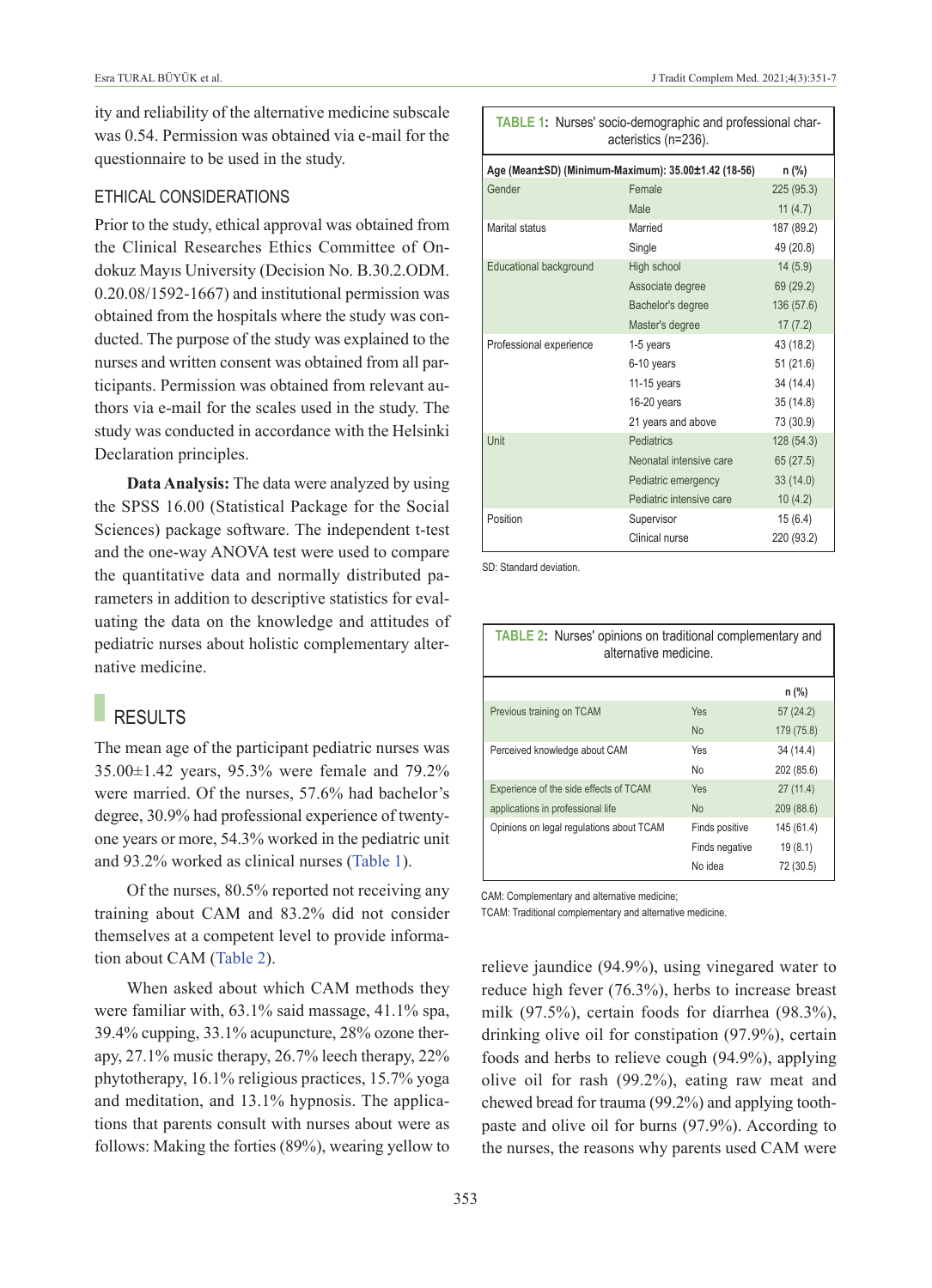|                                          |           | TABLE 3: Applications known by nurses and applications consulted by families.                                                                                                       |            |                                                                    |            |
|------------------------------------------|-----------|-------------------------------------------------------------------------------------------------------------------------------------------------------------------------------------|------------|--------------------------------------------------------------------|------------|
| <b>TCAM</b> applications known by nurses |           | TCAM applications consulted by families                                                                                                                                             |            | Reasons why parents use TCAM according to the nurses               |            |
| <b>TCAM</b> practices                    | n (%)     | Applications consulted by parents                                                                                                                                                   | n (%)      | Reasons why parents use TCAM                                       | n (%)      |
| Massage                                  | 149(63.1) | Making the forties                                                                                                                                                                  | 210 (89.0) | Due to cultural trends                                             | 160 (67.2) |
| Hot spring                               | 97(41.1)  | Wearing yellow to treat jaundice                                                                                                                                                    | 224 (94.9) | Due to pressure from other family members                          | 117 (49.6) |
| Cupping                                  | 93(39.4)  | Jsing vinegar water to reduce high fever                                                                                                                                            | 180 (76.3) | Belief in the effect of CAM                                        | 109 (46.2) |
| Acupuncture                              | 78(33.1)  | Herbs to increase breast milk                                                                                                                                                       | 230 (97.5) | Due to financial obstacles and lack of access to medical treatment | 87 (36.9)  |
| Ozone therapy                            | 67(28.4)  | Foods for treating diarrhea                                                                                                                                                         | 232 (98.3) | Belief in the safety of CAM                                        | 79(33.5)   |
| Music therapy                            | 64 (27.1) | to treat constipation<br>Drinking olive oil                                                                                                                                         | 231 (97.9) | Dissatisfaction with medical treatment                             | 47 (19.9)  |
| Leech therapy                            | 63 (26.7) | Foods and herbs for cough relief (honey milk, mint lemon)                                                                                                                           | 224 (94.9) |                                                                    |            |
| Phytotherapy                             | 52 (22.0) | to treat diaper rash<br>Applying olive oil                                                                                                                                          | 234 (99.2) |                                                                    |            |
| Religious practices                      | 38 (16.1) | chewed bread crumbs for trauma<br>Eating raw meat                                                                                                                                   | 224 (94.9) |                                                                    |            |
| Yoga and meditation                      | 37(15.7)  | or olive oil for burns<br>Jsing toothpaste                                                                                                                                          | 231 (97.9) |                                                                    |            |
|                                          |           | TCAM: Traditional complementary and alternative medicine; CAM: Complementary alternative medicine; *: The n value was multiplied in case of more than one response given by nurses. |            |                                                                    |            |

<span id="page-3-1"></span>

| TABLE 4: Distribution of the mean holistic complementary and alterna-<br>tive health questionnaire and subscale scores. |                |                 |  |  |
|-------------------------------------------------------------------------------------------------------------------------|----------------|-----------------|--|--|
|                                                                                                                         | Mean±SD        | Minimum-Maximum |  |  |
| The holistic complementary and                                                                                          | $25.32 + 6.13$ | $11 - 41$       |  |  |
| alternative medicine questionnaire                                                                                      |                |                 |  |  |
| Complementary and alternative medicine                                                                                  | $16.16 + 4.32$ | $6 - 26$        |  |  |
| Holistic health                                                                                                         | $9.17 + 3.11$  | $5 - 20$        |  |  |

SD: Standard deviation.

as follows: cultural trends (67.2%), family pressure (49.6%) and belief in the effect of CAM (46.2%) [\(Table 3\)](#page-3-0).

The mean HCAMQ and subscale scores were as follows: the mean total HCAMQ score=25.32±6.13, the mean CAM subscale score=16.16±4.32, and the mean HH sub-scale score=9.17±3.11 [\(Table 4\)](#page-3-1).

When the distribution of the relationship between the nurses' sociodemographic characteristics and the mean HCAMQ total scores was evaluated, a significant relationship was detected between marital status and it was observed that nurses who were married displayed more positive attitudes than those who were single  $(p<0.05)$ . No significant relationship was found between the mean HCAMQ scores and gender, educational status, length of professional experience, position and unit  $(p>0.05)$ [\(Table 5\)](#page-4-0).

## <span id="page-3-0"></span>**DISCUSSION**

Most of the participating nurses reported not receiving any previous training on CAM and they did not consider themselves competent in this regard. Since nurses engage in face-to-face communication with sick/healthy children and their parents, they have the opportunity to determine their health care needs and health care practices more easily.<sup>6,12</sup> Therefore, it is recommended that nurses have comprehensive knowledge on the subject, as they can warn patients about the possible risks and side effects of CAM and answer their questions as well.<sup>10,15</sup> Available domestic studies show that pediatric nurses and nurses in other units have not received any previous training and they need information on this subject.<sup>11,12,15</sup> Similarly, many other studies have reported low rates of CAM education and requirement for more knowledge[.16-21](#page-6-0) A study conducted with pediatric nurses (n=268) in Mexico found that although most of the nurses used CAM and believed in the safety of these practices, very few informed or recommended the family about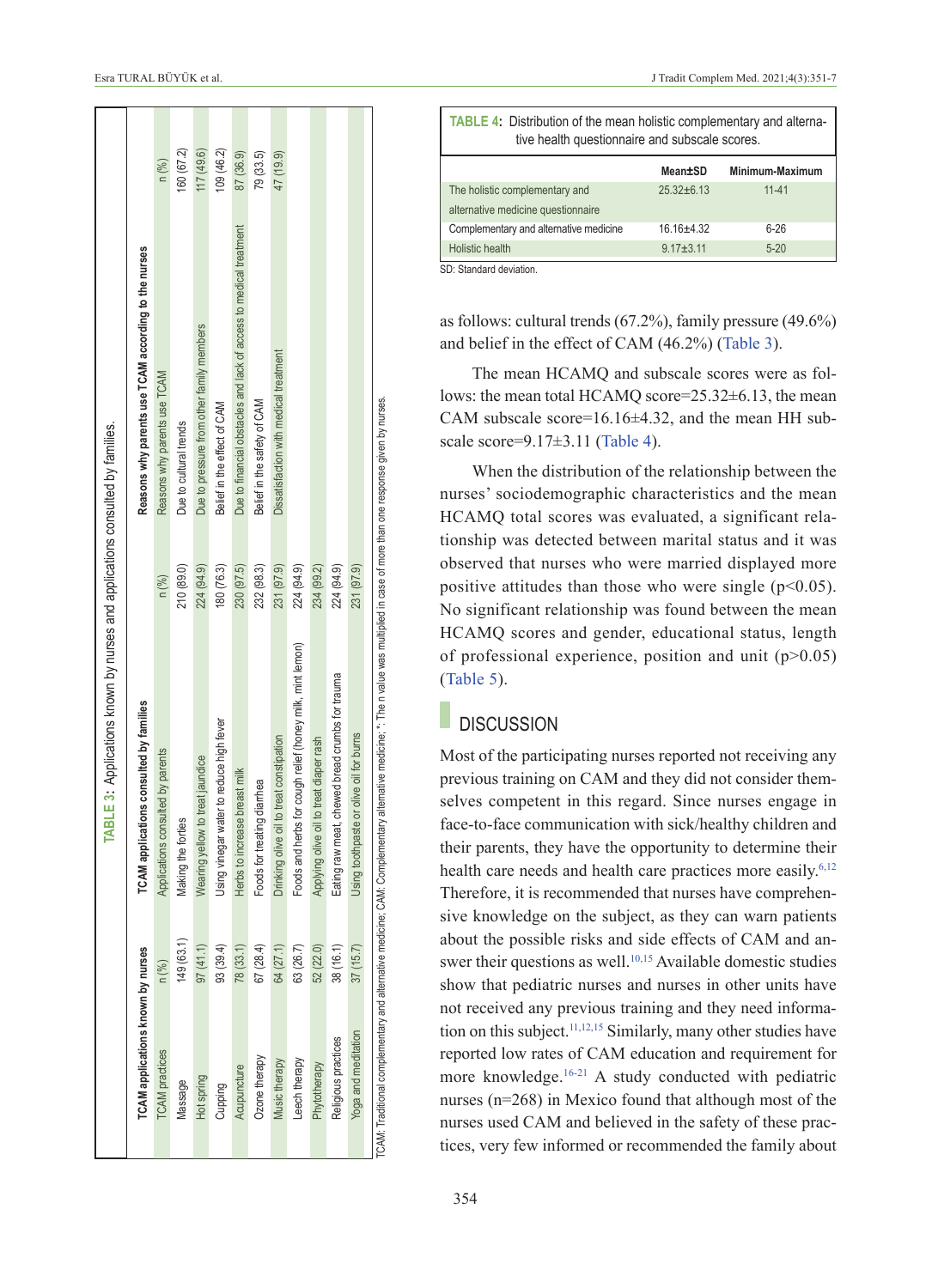|                         |                          | TABLE 5: Comparison of mean holistic complementary and alternative medicine questionnaire scores and some variables. |                     |
|-------------------------|--------------------------|----------------------------------------------------------------------------------------------------------------------|---------------------|
|                         |                          | Mean±SD                                                                                                              | Test value, p value |
| Gender                  | Female                   | $25.29 \pm 6.13$                                                                                                     | 1,220.500<br>0.967  |
|                         | Male                     | 26.00±6.37                                                                                                           |                     |
| Marital status          | Married                  | 24.82±5.86                                                                                                           | 3,600.000<br>0.025  |
|                         | Single                   | 27.20±6.80                                                                                                           |                     |
| Educational background  | High school              | $23.78 \pm 7.33$                                                                                                     | 0.291<br>3,741      |
|                         | Associate degree         | 25.75±5.89                                                                                                           |                     |
|                         | Bachelor's degree        | $24.99 \pm 6.13$                                                                                                     |                     |
|                         | Master's degree          | $27.47 + 5.92$                                                                                                       |                     |
| Professional experience | 1-5 years                | $25.60 + 6.72$                                                                                                       | 4,202<br>0.379      |
|                         | 6-10 years               | 25.54±7.04                                                                                                           |                     |
|                         | 11-15 years              | $25.64 \pm 6.29$                                                                                                     |                     |
|                         | 16-20 years              | $23.45 \pm 5.83$                                                                                                     |                     |
|                         | 21 years and above       | $25.75 \pm 5.05$                                                                                                     |                     |
| Unit                    | <b>Pediatrics</b>        | $25.72 \pm 5.08$                                                                                                     | 9,166<br>0.516      |
|                         | Newborn intensive care   | $24.81 \pm 6.41$                                                                                                     |                     |
|                         | Pediatric emergency      | $26.21 \pm 5.65$                                                                                                     |                     |
|                         | Pediatric intensive care | 24.20±7.02                                                                                                           |                     |
| Position                | Supervisor               | $27.53 \pm 3.58$                                                                                                     | 1,227.000<br>0.108  |
|                         | Clinical nurse           | 25.11±6.24                                                                                                           |                     |

SD: Standard deviation.

these methods[.22](#page-6-0) A meta-analysis of fifteen studies investigating nurses' knowledge and attitudes towards CAM methods demonstrated that the majority of nurses did not have comprehensive information about the related risks and benefits and reported feeling uncomfortable while discussing complementary and alternative medicine therapies with their patients.<sup>23</sup> Review of the studies conducted with student nurses reveals that they have a low education rate in CAM[.24,25](#page-6-0) These results are consistent with the results of our study, suggesting that CAM is not sufficiently included in neither the nursing curriculum nor in-service training, and nurses should be empowered in this regard. The findings indicate the necessity of knowledge about CAM practices among healthcare professionals. Given the increasingly positive attitudes of individuals towards this form of medicine, the limited number of studies on CAM knowledge, practice, and attitudes of health professionals has proven the necessity for greater attention on this topic.

In the study, the pediatric nurses were mostly familiar with massage, spa, and cupping therapy. Çırık and Efe found that pediatric nurses opted for massage  $(76.6\%)$  frequently.<sup>7</sup> Many domestic studies with <span id="page-4-0"></span>medical professionals showed that herbal treatment methods were widely known and used[.11,15,26](#page-6-0) Similarly, a study conducted by Bahall and Legal with nurses in the Caribbean found that they were also more familiar with herbal treatment methods[.20](#page-6-0) A study by Tracy et al. reported the 5 most popular methods among intensive care nurses as diet, exercise, massage, prayer and music therapy[.27](#page-6-0) The difference between these results is thought to be due to the study universe and cultural differences between countries.

The present study, in line with other domestic studies, shows that nurses display a positive attitude towards CAM[.9,13,15](#page-6-0) In the literature, different studies revealed opposing results in which some nurses displayed positive attitudes, while others displayed negative attitudes and stated that they avoided informing patients and their relatives about CAM[.16-18,21,28](#page-6-0)

In the study, it was observed that the attitude of the married nurses towards CAM was more positive than that of single nurses (p<0.05). Sağkal Midilli et al. found that nurses and female healthcare professionals exhibited more positive attitudes towards CAM[.15](#page-6-0) The study of Erci with adults showed that the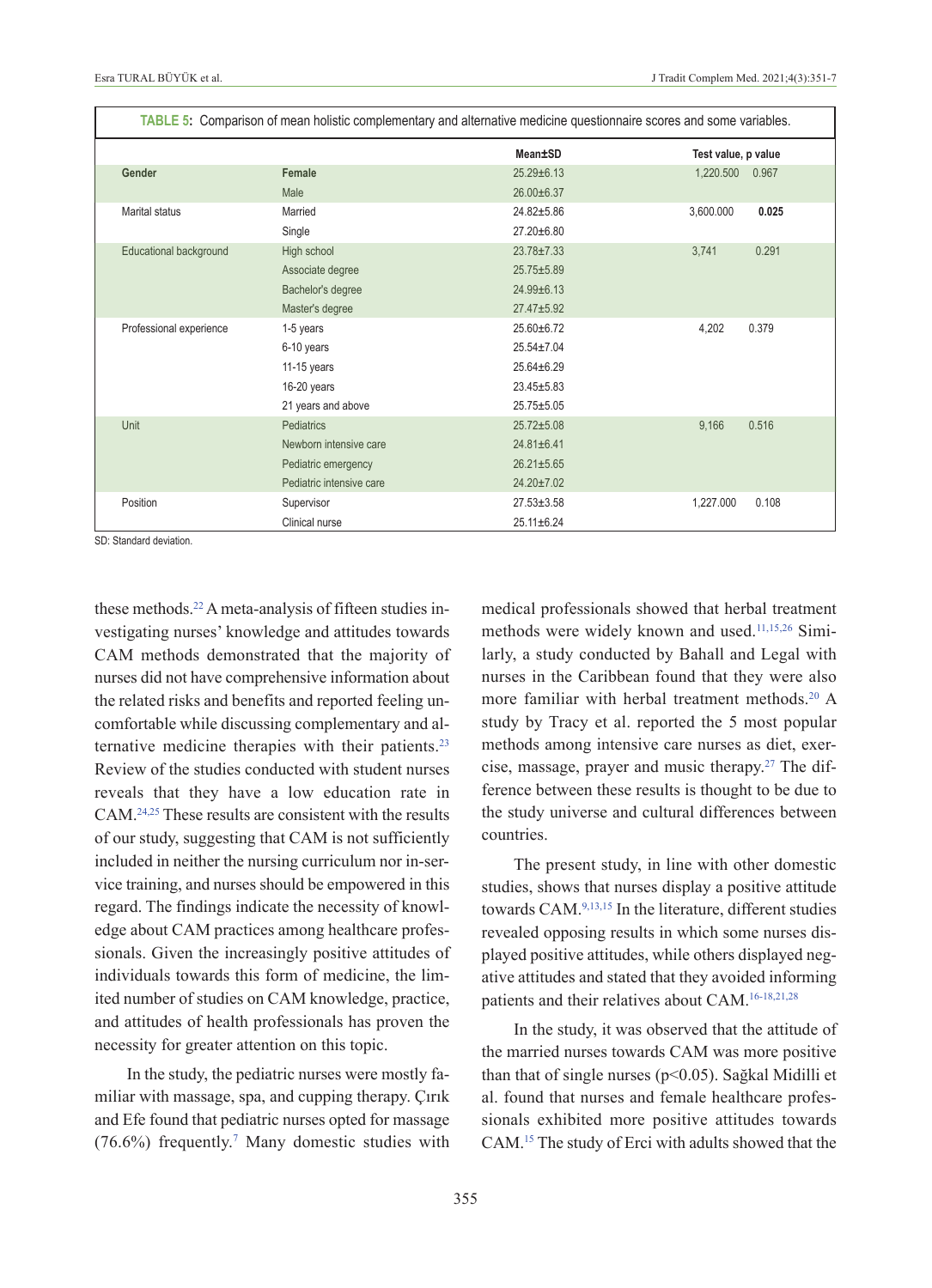attitude towards complementary and alternative medicine was significantly negative in male and single individuals[.14](#page-6-0) In our study, it was observed that nurses' other sociodemographic and professional characteristics were not correlated with their attitudes towards CAM. While there are studies in which no relationship was found between nurses' sociodemographics and attitudes towards CAM methods, correlation was reported with some characteristics (age, gender, marital status, income, etc.) in other studies[.9,18,20,21,28](#page-6-0)

In our study, it was observed that the applications that parents consult with nurses were mostly about jaundice, breast milk and diaper rash in the neonatal period, and some common symptoms (fever, diarrhea, constipation) and traumas in childhood. Domestic studies demonstrate that families mostly prefer herbal remedies and religious practices in Turkey[.3-5,8](#page-6-0) Foreign studies show that CAM methods preferred by families vary according to the characteristics of the country[.28-32](#page-6-0)

According to the nurses, the reasons for parents to use TCAM are mostly due to cultural trends and other family members. Available studies show that the reasons as to why families CAM differ. This difference is thought to be due to the sociodemographic and cultural characteristics of the societies. Akçay and Yıldırım reported that parents believed it would be more beneficial for the child to combine CAM methods with medical treatment.<sup>33</sup> Studies with families of children diagnosed with pediatric oncology demonstrated that families opted for CAM as they believed it would help their children heal[.29,32,34,35](#page-6-0)

# **CONCLUSION**

It is known that pediatric nurses are team members who can easily communicate with children and their families and can closely observe their psychological, social, and financial problems. Nurses should not overlook TCAM applications that families consult and apply, and they should try to determine the reasons and conditions behind its use. In this context, nurses should learn more about TCAM and educate patients and their families. Also, it is important and necessary for pediatric nurses to provide communication between family and healthcare professionals about these practices.

Therefore, it is recommended to conduct larger studies to determine various variables such as regions, cultural differences, beliefs, and traditional practices. Our results can be used as a guide regarding which CAM applications should be included in the curriculum. In addition, the knowledge of pediatric nurses on TCAM should be updated with in-service training programs.

#### *Source of Finance*

*During this study, no financial or spiritual support was received neither from any pharmaceutical company that has a direct connection with the research subject, nor from a company that provides or produces medical instruments and materials which may negatively affect the evaluation process of this study.* 

#### *Conflict of Interest*

*No conflicts of interest between the authors and / or family members of the scientific and medical committee members or members of the potential conflicts of interest, counseling, expertise, working conditions, share holding and similar situations in any firm.* 

#### *Authorship Contributions*

*Idea/Concept: Esra Tural Büyük; Control/Supervision: Esra Tural Büyük, Hasret Yasemin Bayrak; Data Collection and/or Processing: Esra Tural Büyük, Hasret Yasemin Bayrak; Analysis and/or Interpretation: Esra Tural Büyük, Hasret Yasemin Bayrak; Literature Review: Esra Tural Büyük, Hasret Yasemin Bayrak; Writing the Article: Esra Tural Büyük, Hasret Yasemin Bayrak; Critical Review: Esra Tural Büyük, Hasret Yasemin Bayrak.*